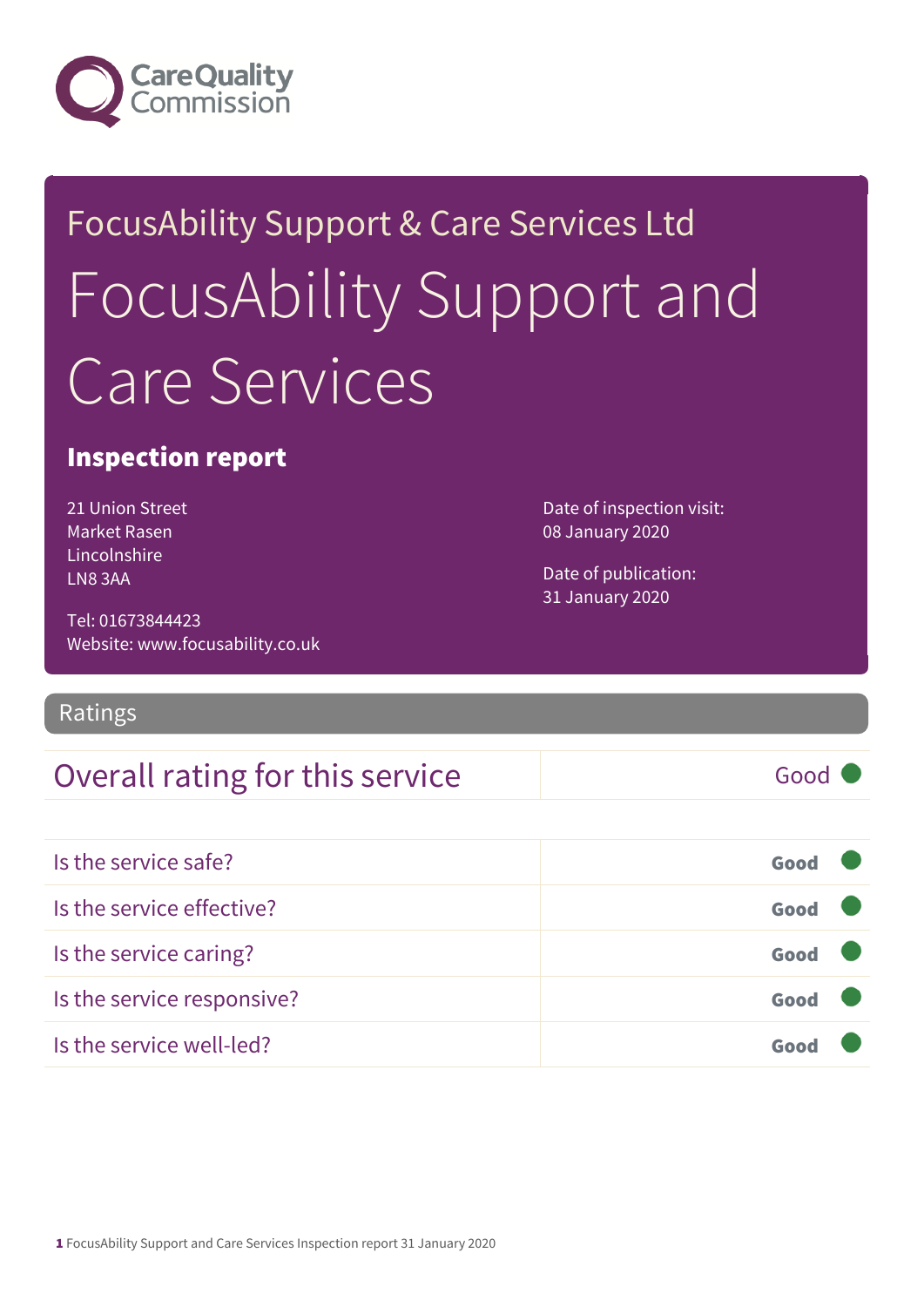### Summary of findings

### Overall summary

#### About the service

Focusability Care and Support services is a domiciliary care agency providing care to people in their own homes and in specialist housing. It provides a service to younger and older adults, living with a range of support needs, to live independently in the community. Its offices are situated in the town of Market Rasen. At the time of the inspection, the service was providing personal care to 16 people. Not everyone who used the service received personal care. CQC only inspects where people receive personal care. This is help with tasks related to personal hygiene and eating. Where they do, we also consider any wider social care provided.

Some of the people using the service had a learning disability and/or autism. The service has been developed and designed in line with the principles and values that underpin Registering the Right Support and other best practice guidance. This ensures that people who use the service can live as full a life as possible and achieve the best possible outcomes. The principles reflect the need for people with learning disabilities and/or autism to live meaningful lives that include control, choice, and independence. People using the service receive planned and co-ordinated person-centred support that is appropriate and inclusive for them.

#### People's experience of using this service and what we found

People received reliable care from staff who were kind, caring, enthusiastic and professional. People and their relatives had confidence and trust in staff and were consistently positive in their feedback about the service. They were satisfied with the consistency of staffing and said they were cared for by a small group of staff who understood their needs and preferences very well.

Staff understood their responsibility to protect people from abuse and avoidable harm. They were aware of risks to their health and safety and took action to reduce these risks. Staff managed people's medicines safely and people told us staff gave them their medicines regularly.

People were supported to have maximum choice and control of their lives and staff supported them in the least restrictive way possible and in their best interests; the policies and systems in the service supported this practice. People confirmed staff listened to them and respected their wishes and choices.

The outcomes for people using the service reflected the principles and values of Registering the Right Support by promoting choice and control, independence and inclusion. People's support focused on them having as many opportunities as possible for them to gain new skills and become more independent.

Staff were aware of each person's needs and preferences and they received personalised care tailored to their needs and wishes. People told us staff were flexible and willing to accommodate changes to their care package whenever they could. People were supported to maintain a healthy, varied and balanced diet. Staff worked with health and social care professionals to ensure people received coordinated and consistent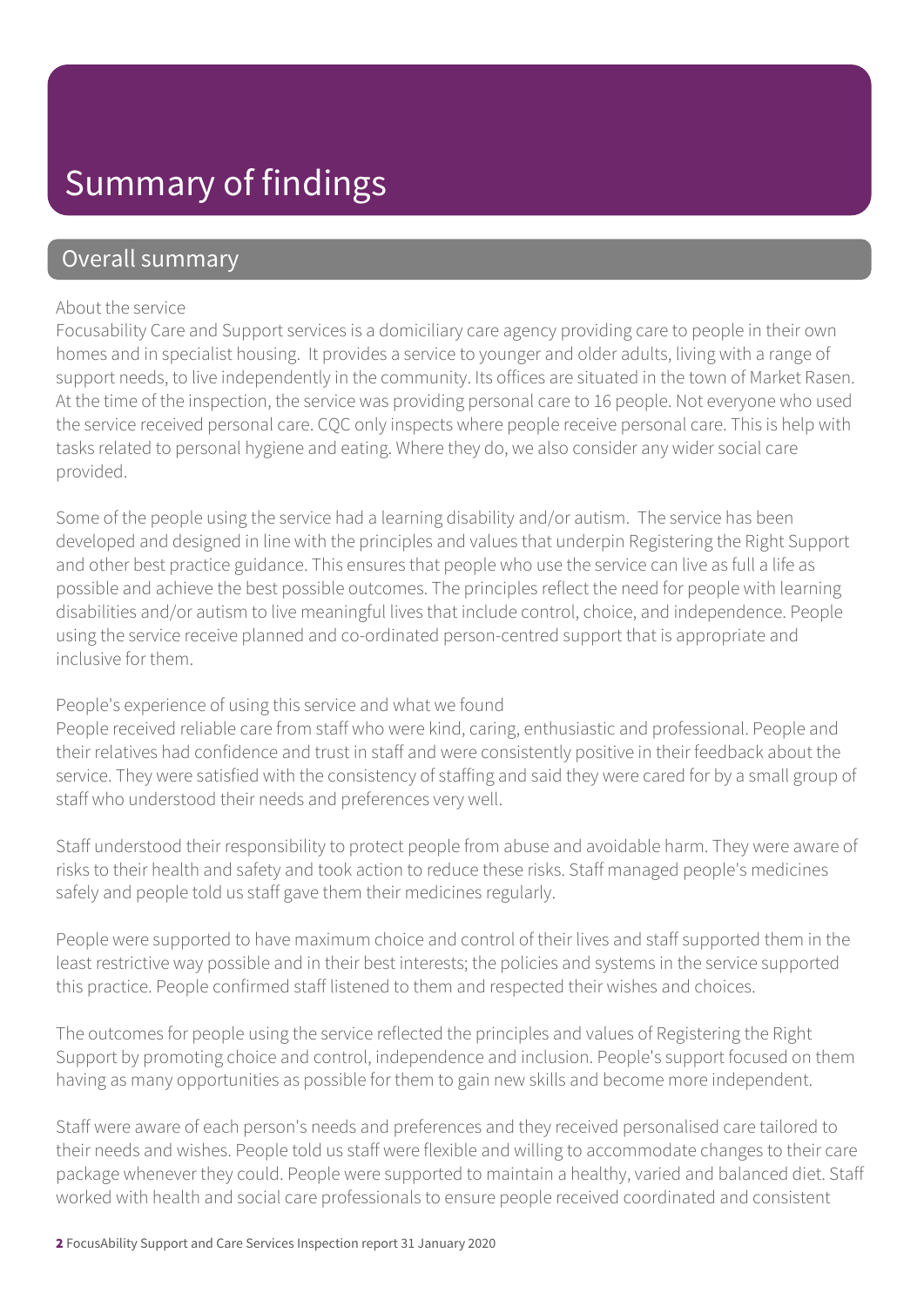care.

The service was well led and managed. The management team were accessible and supportive and communication was good. People, relatives and staff confirmed they would feel comfortable raising any concerns and said any concerns were immediately addressed.

People, relatives and staff felt involved and engaged and commented on the willingness to continually learn and improve the service. The management team assessed the quality of care through feedback from people using the service and were developing further quality monitoring processes. They were committed to continuous quality improvement.

Rating at last inspection The last rating for this service was Good (published 7 July 2017)

Why we inspected This was a planned inspection based on the previous rating.

For more details, please see the full report which is on the CQC website at www.cqc.org.uk

#### Follow up

We will continue to monitor information we receive about the service until we return to visit as per our inspection programme. If we receive any concerning information we may inspect sooner.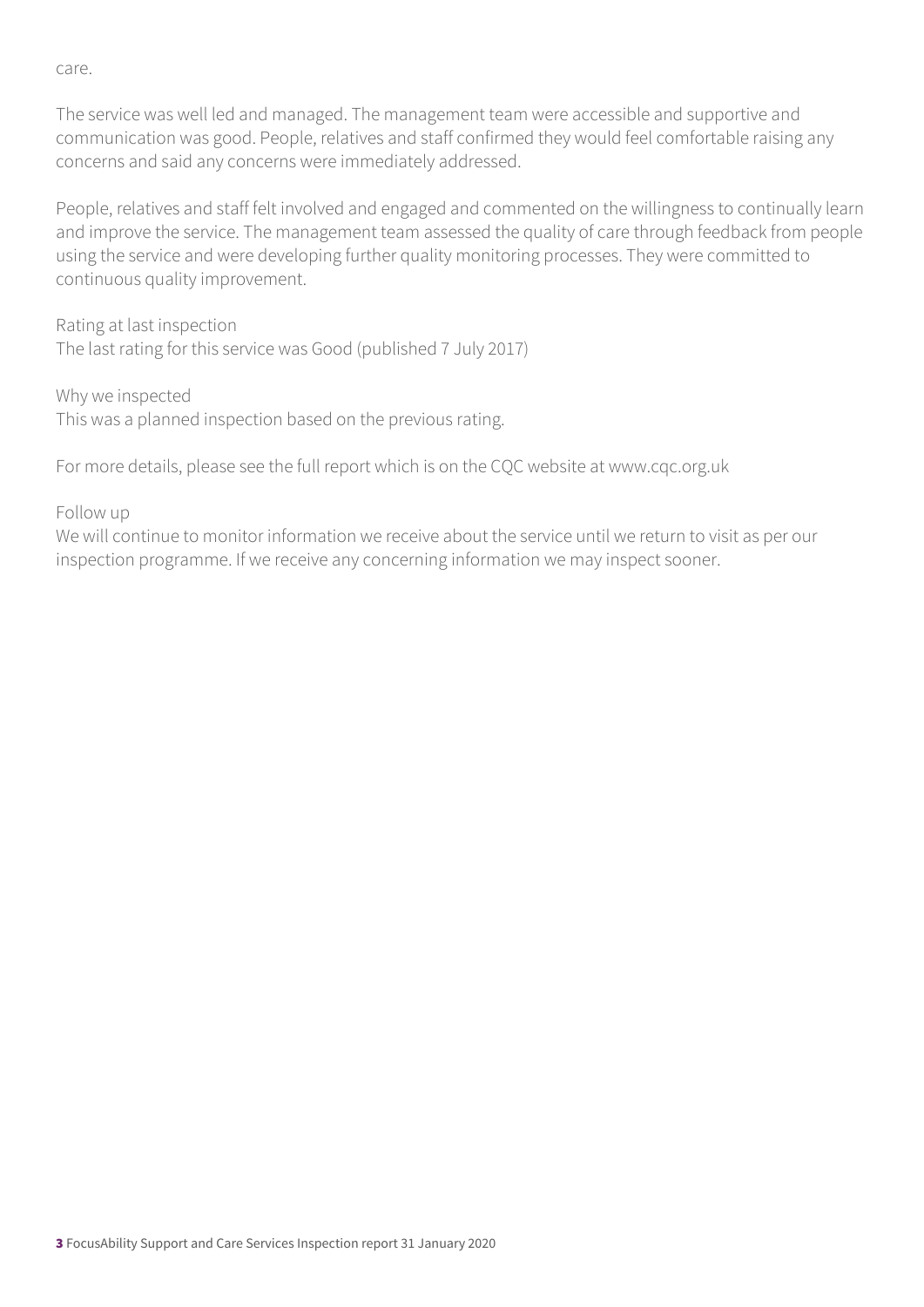### The five questions we ask about services and what we found

We always ask the following five questions of services.

| Is the service safe?                          | Good |
|-----------------------------------------------|------|
| The service was safe.                         |      |
| Details are in our safe findings below.       |      |
| Is the service effective?                     | Good |
| The service was effective.                    |      |
| Details are in our effective findings below.  |      |
| Is the service caring?                        | Good |
| The service was caring.                       |      |
| Details are in our caring findings below.     |      |
| Is the service responsive?                    | Good |
| The service was responsive.                   |      |
| Details are in our responsive findings below. |      |
| Is the service well-led?                      | Good |
| The service was well-led.                     |      |
| Details are in our well-Led findings below.   |      |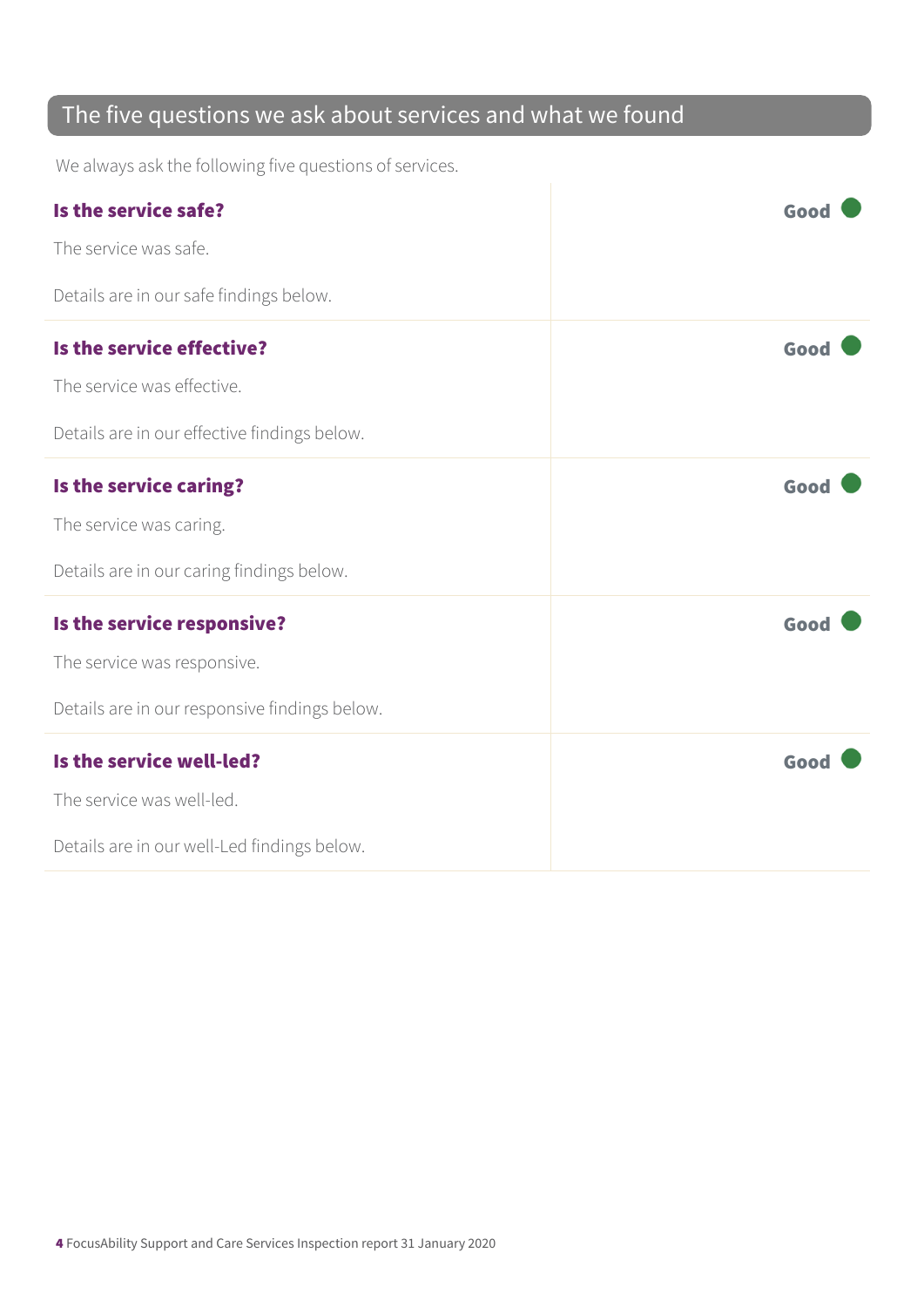

# FocusAbility Support and Care Services

Detailed findings

### Background to this inspection

The inspection

We carried out this inspection under Section 60 of the Health and Social Care Act 2008 (the Act) as part of our regulatory functions. We checked whether the provider was meeting the legal requirements and regulations associated with the Act. We looked at the overall quality of the service and provided a rating for the service under the Care Act 2014.

Inspection team The inspection was completed by one inspector.

Service and service type This service is a domiciliary care agency. It provides personal care to people living in their own houses and flats and specialist housing.

The service had a manager registered with the Care Quality Commission. This means that they and the provider are legally responsible for how the service is run and for the quality and safety of the care provided.

Notice of inspection

We gave the service 48 hours' notice of the inspection. Inspection activity started on 7 January 2020 and ended on 8 January 2020. This was when we contacted people using the service and their relatives to obtain their feedback on their experience. We visited the office location on 8 January 2020.

#### What we did before the inspection

The provider was not asked to complete a provider information return prior to this inspection. This is information we require providers to send us to give some key information about the service, what the service does well and improvements they plan to make. We took this into account when we inspected the service and made the judgements in this report. We reviewed information we had received about the service since

5 FocusAbility Support and Care Services Inspection report 31 January 2020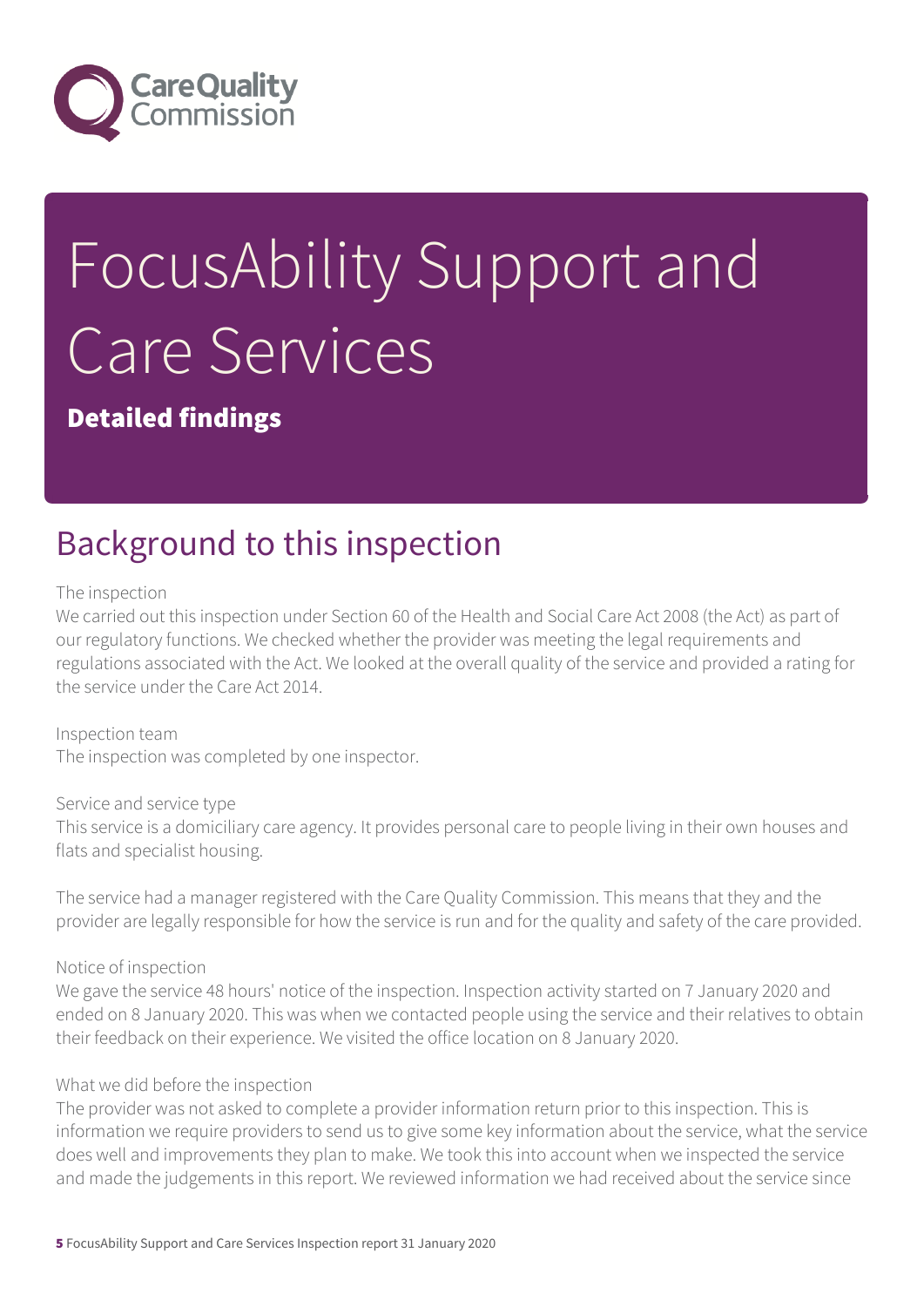our last inspection and sought feedback from the local authority.

We used all of this information to plan our inspection.

#### During the inspection

We spoke with the three people using the service and four relatives. We also were sent some written feedback from some relatives who were not able to speak with us. We spoke with four members of staff including the registered manager, the care coordinator and two care workers. In addition, we spoke with the nominated individual. The nominated individual is responsible for supervising the management of the service on behalf of the provider. We reviewed a range of records. This included four people's care records. A variety of records relating to the management of the service were also reviewed.

#### After the inspection

We reviewed additional information sent to us by the registered manager.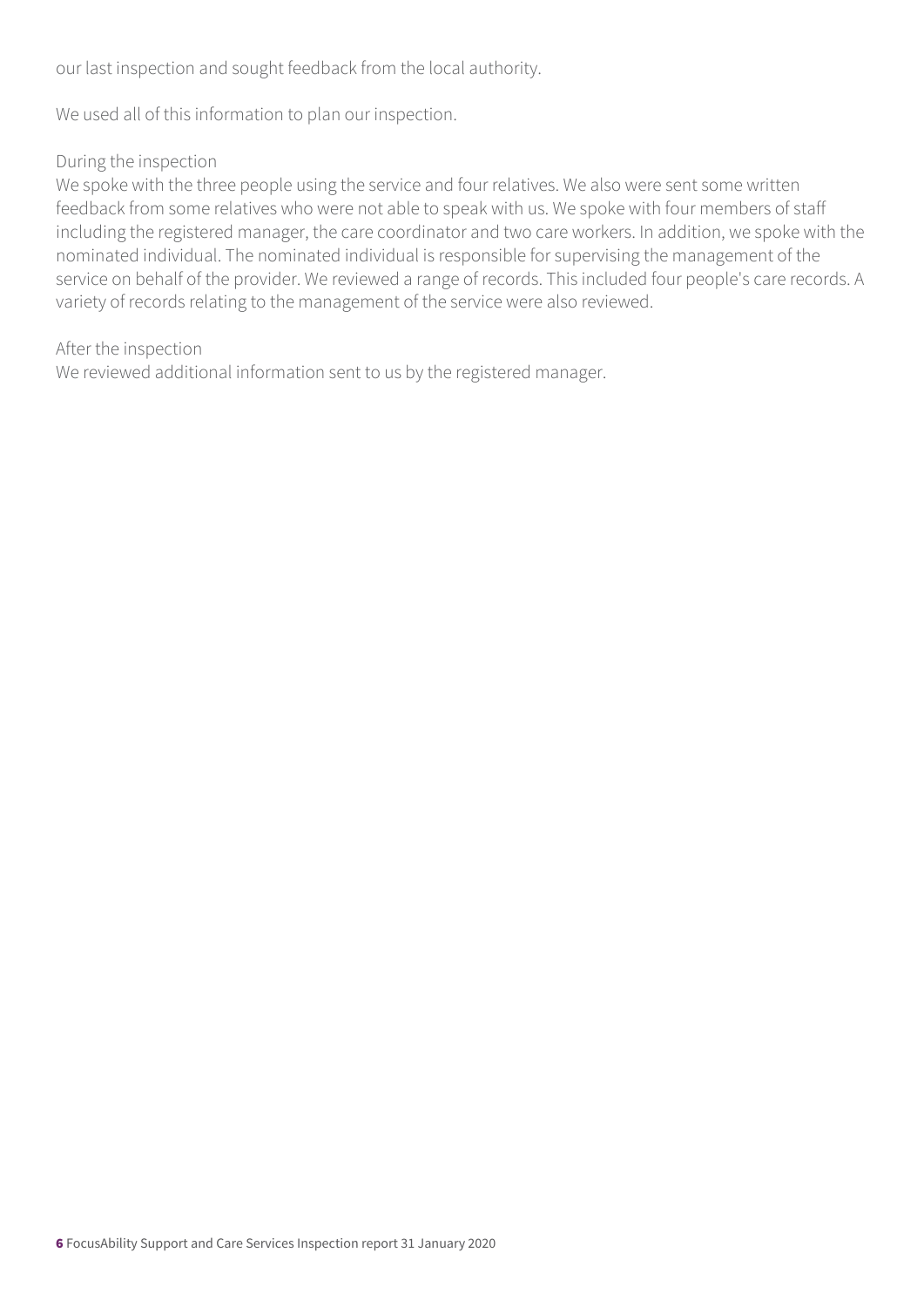### Is the service safe?

# Our findings

Safe – this means we looked for evidence that people were protected from abuse and avoidable harm.

At the last inspection this key question was rated as Good. At this inspection this key question has remained the same.

This meant people were safe and protected from avoidable harm.

Systems and processes to safeguard people from the risk of abuse

- People told us they felt safe and relatives told us they were confident that their family member was safe with staff. A relative said, "Absolutely, I wouldn't leave them unless, I was absolutely sure." Another relative spoke about the vulnerability of their family member and that staff showed a good understanding of this and protected them from abuse.
- Staff understood safeguarding processes. This included the procedure for reporting concerns to external bodies such as, the local multi-agency safeguarding team and CQC.
- Processes were in place for safe management of people's day to day expenses. Staff recorded all transactions and obtained receipts for all money spent. A relative said, "I give them the money and they give me receipts for what they have spent." A person said, "We have a transaction sheet that is filled in."

#### Assessing risk, safety monitoring and management

- Staff assessed risks to people's health and safety, such as a person's awareness of road safety and steps were in place to reduce these risks. A person told us how staff locked their door when leaving their home and rang their doorbell to confirm this had been done. This showed staff had an awareness of the importance of each person's security.
- Staff were knowledgeable about each person's individual risks and how to reduce them. This included actions to support people who could sometimes behave in a way that could be challenging for others.

Staffing and recruitment

- Safe recruitment systems and processes were in place to reduce the risk of recruiting inappropriate staff. Staff recruitment was ongoing to ensure there were sufficient staff employed and deployed to meet people's care needs.
- People told us staff attended them as planned and normally arrived within 10 minutes of the agreed time. Records we checked confirmed this. People using the service and the management team told us they contacted people on the rare occasion they were going to be late.

#### Using medicines safely

- Staff mostly followed safe practice in the management and administration of people's medicines. However, we saw that medicines administration charts were handwritten and not signed by two people to ensure accuracy of transcription. The registered manager took immediate action to put a process in place to address this.
- The management team checked medicines administration records monthly to ensure there were no gaps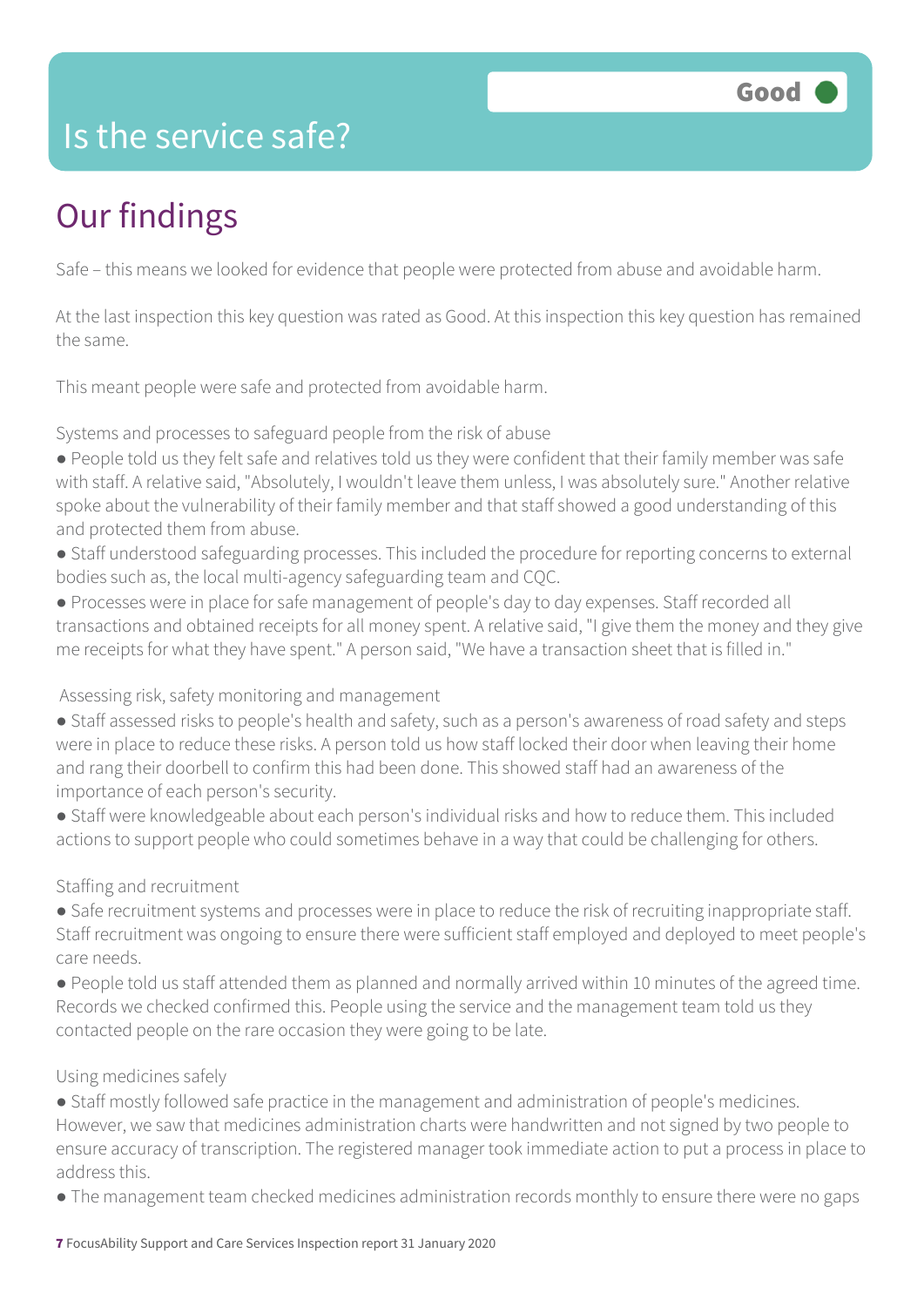and medicines had been given and recorded as required. They did not keep a record of this; however, we saw evidence this was done, as the notes of a staff meeting contained reference to the results of the checks and reminders about the correct completion of medicines administration records.

Preventing and controlling infection

● Staff were aware of the importance of procedures to prevent the spread of infection, including handwashing and the use of personal preventative clothing and equipment.

Learning lessons when things go wrong

● Staff were aware of the procedures to report and document incidents and accidents. The culture within the service was to learn from incidents and continually consider improvements. Improvements and learning were discussed at staff meetings and within supervision.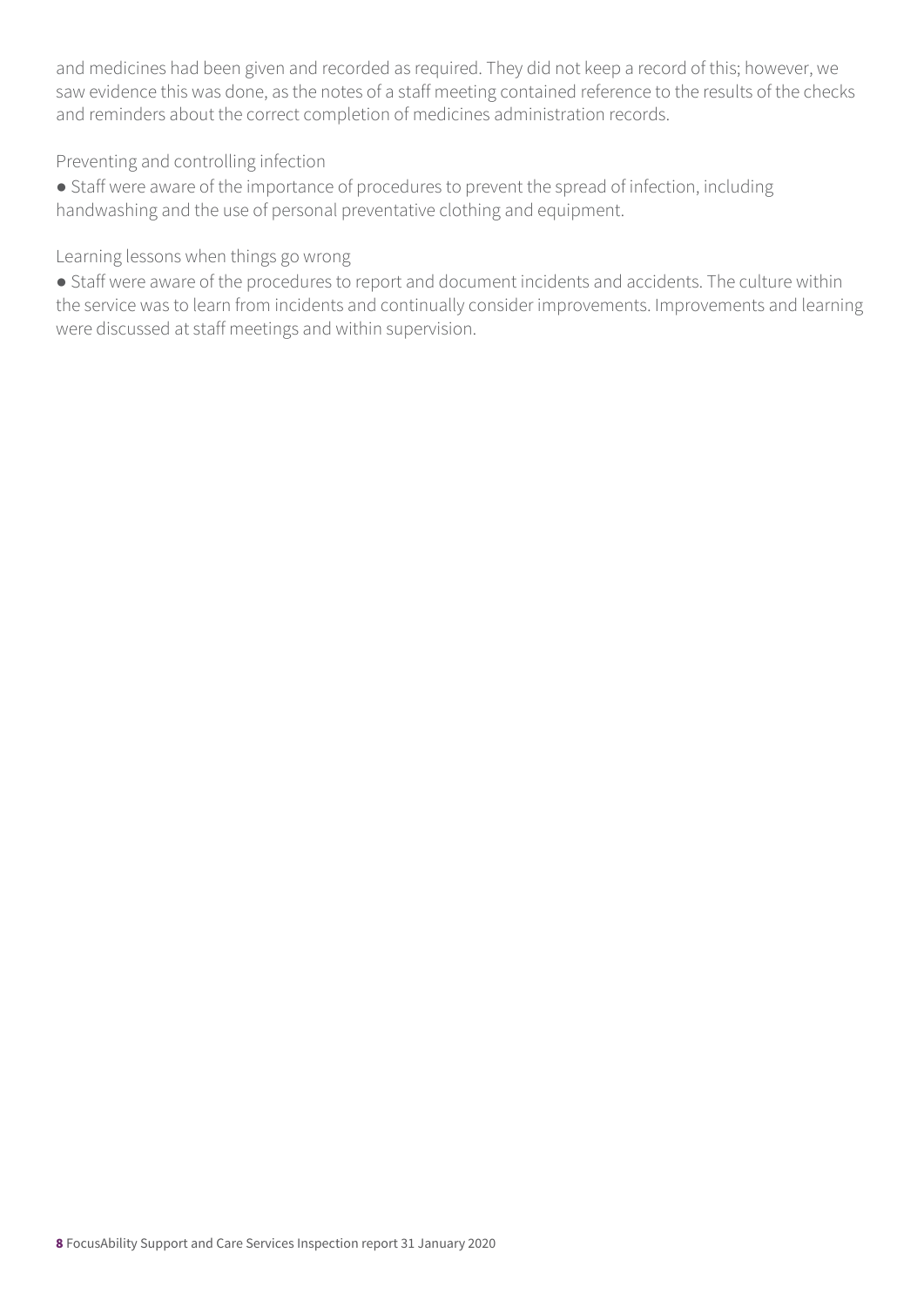### Is the service effective?

# Our findings

Effective – this means we looked for evidence that people's care, treatment and support achieved good outcomes and promoted a good quality of life, based on best available evidence.

At the last inspection this key question was rated as Good. At this inspection this key question has remained the same.

This meant people's outcomes were consistently good, and people's feedback confirmed this.

Assessing people's needs and choices; delivering care in line with standards, guidance and the law

- Staff assessed people's care and support needs and their care was planned in accordance with their needs and wishes. The registered manager and staff told us their priority was to ensure holistic and person centred care was provided.
- Care plans included those related to people's diverse needs and protected characteristics under the Equality Acts such as religious and cultural needs. This was important to reduce the risk of people experiencing any form of discrimination. For example, staff had previously supported a person when attending meetings at their place of worship and covered their heads in accordance with the requirements of the person's religion.
- The provider had up to date policies that reflected current legislation and best practice guidance in health and social care standards.

Staff support: induction, training, skills and experience

- People received effective care from staff who received a full induction, mandatory training and a range of additional training. The service employed a qualified health and social care trainer who provided training in conjunction with the care coordinator.
- When people had additional care needs, training was sourced to ensure staff were able to meet the person's needs. For example, a person was prescribed rescue medicines, to be given in the event of a prolonged seizure. Staff completed training to administer this in accordance with the protocol provided.
- People told us when new staff attended, they normally had a good knowledge of their needs and had read their care plans.
- Staff felt well supported by senior staff and the management team. One member of staff said, "The manager or care coordinator are always available and you can get advice and support from them at any time. They are available out of hours and can be contacted by phone."

Supporting people to eat and drink enough to maintain a balanced diet

- Where people required support with their food and hydration needs, staff provided effective support. A relative explained they had obtained advice from a dietitian and staff followed the advice from the dietitian on portion control and healthy eating in relation to their relative's diet.
- People's care plans contained information about the amount of support the person required with their meals and their food preferences.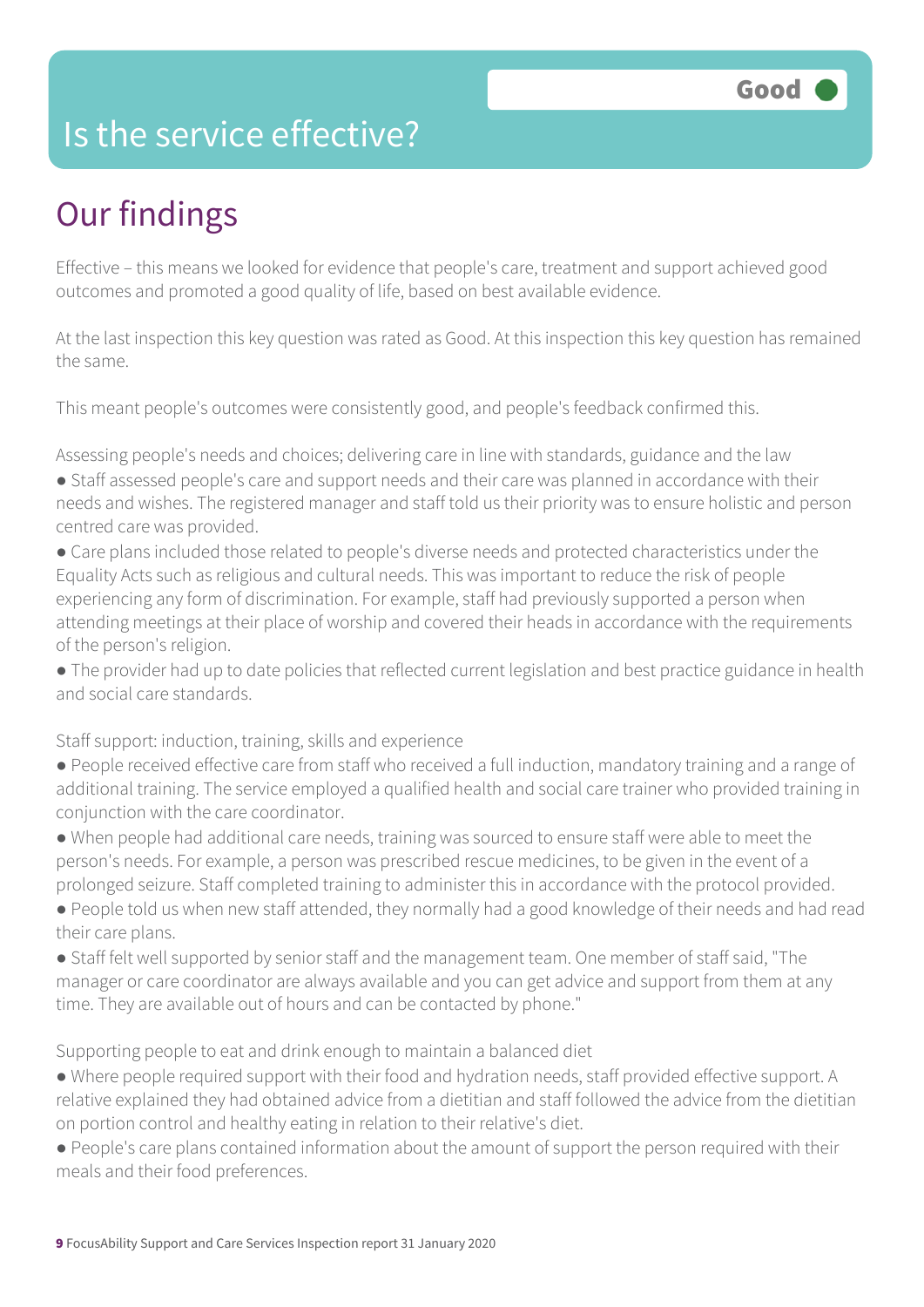Staff working with other agencies to provide consistent, effective, timely care; Supporting people to live healthier lives, access healthcare services and support

● People's care records contained information from healthcare services and staff used these when planning people's care. Staff supported people to access appointments with doctors, dentists and other health professionals.

● Relatives told us of ways staff were encouraging their family member to increase the amount of exercise they did, by finding activities they enjoyed. They supported people to go swimming, go walking or attend the gym.

• Staff supported people with their oral healthcare and supported them to access a dentist when required. However, they had not received training in oral healthcare. The registered manager told us they would ensure staff were provided with this training going forward.

Ensuring consent to care and treatment in line with law and guidance

The Mental Capacity Act 2005 (MCA) provides a legal framework for making particular decisions on behalf of people who may lack the mental capacity to do so for themselves. The Act requires that, as far as possible, people make their own decisions and are helped to do so when needed. When they lack mental capacity to take particular decisions, any made on their behalf must be in their best interests and as least restrictive as possible.

People can only be deprived of their liberty to receive care and treatment when this is in their best interests and legally authorised under the MCA. When people receive care and treatment in their own homes an application must be made to the Court of Protection for them to authorise people to be deprived of their liberty.

We checked whether the service was working within the principles of the MCA.

- Consent to care was obtained from people in relation to their care and support. When people could not make decisions for themselves the principles of the Mental Capacity Act were followed.
- Staff worked with other professionals and highlighted concerns when a person's lack of capacity to make some decisions was not clear. Documentation of capacity assessments were not always retained within the care records and the registered manager said they would ensure this was rectified. They provided evidence following the inspection that this had been done.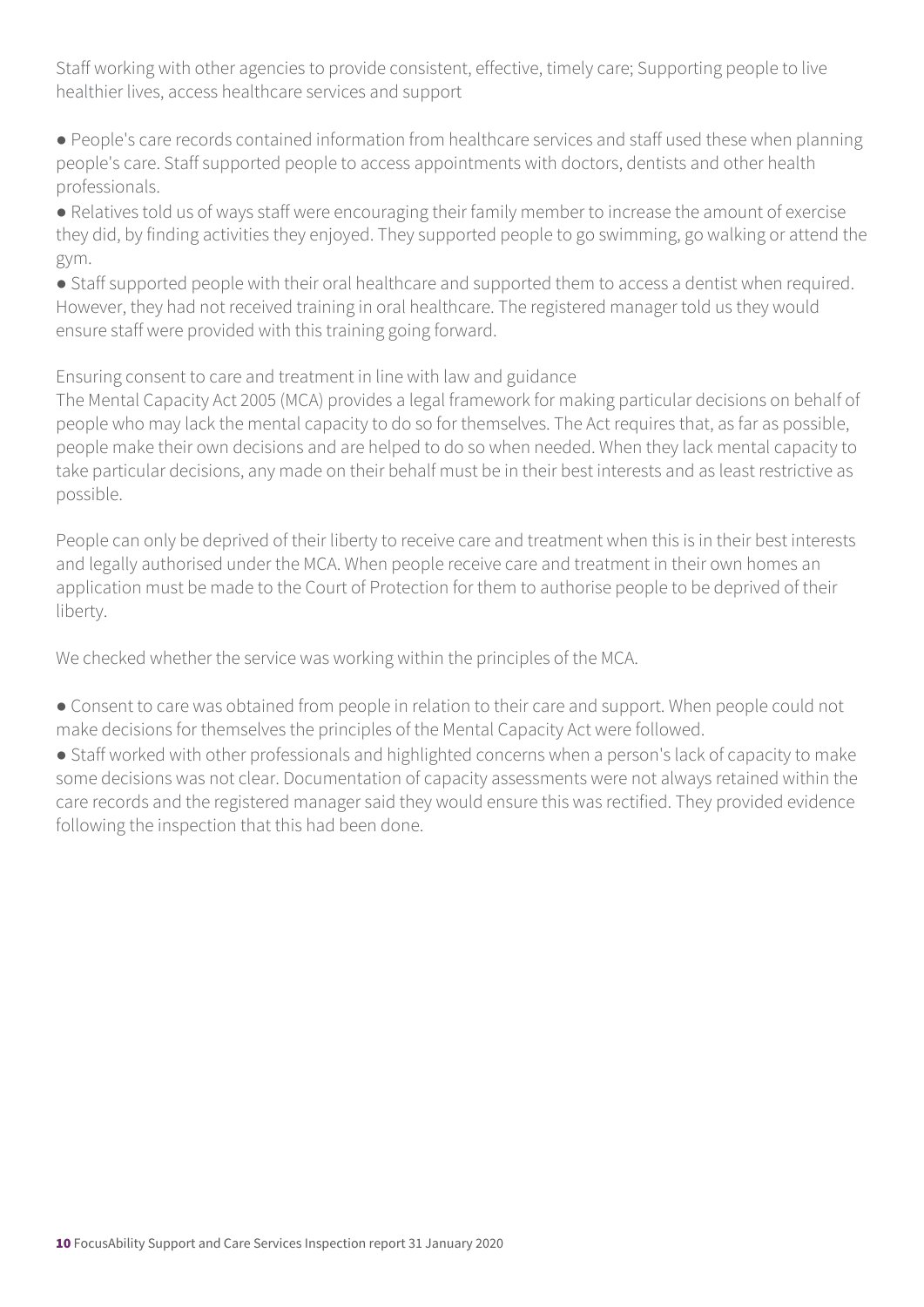### Is the service caring?

### Our findings

Caring – this means we looked for evidence that the service involved people and treated them with compassion, kindness, dignity and respect.

At the last inspection this key question was rated as Good. At this inspection this key question has remained the same.

This meant people were supported and treated with dignity and respect; and involved as partners in their care.

Ensuring people are well treated and supported; respecting equality and diversity

- People received care and support from staff who were kind, caring and compassionate. Feedback from people and their relatives was consistently positive about the care staff provided. One person said, "Staff are caring and friendly and all the staff are nice." A relative said, "Attitude is a big criteria for us, staff are head and shoulders above staff from other services we have observed, in the way they engage with them (people using the service)." "They are enthusiastic and they have fun together."
- A relative said, "We have found them (staff) professional and caring and are confident we can trust them with (out family member's) safety and well-being." "We have observed (our family member) is always pleased to see them and responds well to their enthusiasm".

Supporting people to express their views and be involved in making decisions about their care

● People were involved in planning and reviewing their care. A person said, "All the information is in a folder and I let them know if I need anything changing." A relative told us how their family member's needs had increased and how the care package had changed to accommodate this.

Respecting and promoting people's privacy, dignity and independence

- People told us staff respected their privacy and dignity when providing care. Staff said they locked the doors and drew the curtains to protect people's privacy when providing personal care.
- The management team spoke about how they tried to match care staff with the person they were supporting. For example, they said, "We support some of our young people at social occasions and they do not want someone who could be their parent accompanying them." They went on to say that in those situations staff did not wear uniforms or other symbols that identified them as carers. A relative said the provider had recruited some male care staff to provide care for some of the young men they were supporting.
- Relatives told us of how staff promoted the independence of their family members with learning disabilities and/or autism and two relatives commented on how their family members' independence had increased since coming to the service. Staff had supported three people to move from living with their parents to living in a supported living environment.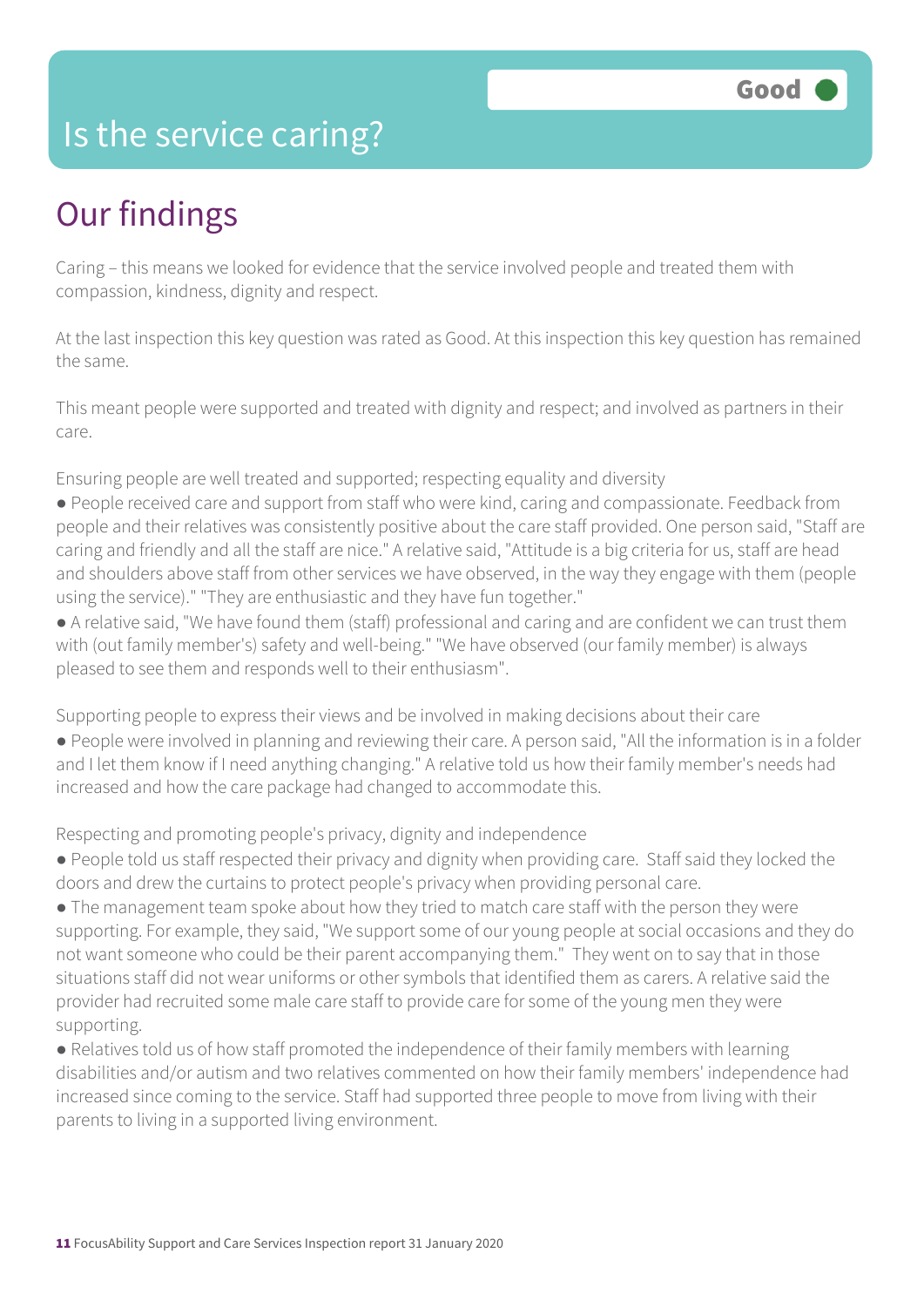### Is the service responsive?

# Our findings

Responsive – this means we looked for evidence that the service met people's needs.

At the last inspection this key question was rated as Good. At this inspection this key question has remained the same.

This meant people's needs were met through good organisation and delivery.

Planning personalised care to ensure people have choice and control and to meet their needs and preferences

● Feedback from people about their care package was good. They said the service responded well to changes their individual care requests and accommodated these wherever possible. Staff knew people very well and people and their relatives said staff understood about things that were important to them as individuals.

●People told us they preferred to have the same regular care staff to provide care and this was provided. They told us they were always told which staff were attending and if there was a change, it was usually a member of staff they knew.

● People received care in a timely way. People told us staff were rarely more than 10 minutes later than their agreed time and always met the standard of attendance within 30 minutes of the appointment time. A person told us, "When staff are late it is due to unavoidable circumstances." People told us that if staff were going to be late they were normally contacted by staff to inform them.

● People's care plans provided a good level of detail about their care and support needs and contained a daily routine that included details of the person's preferences and what was important to them. A person said, "They know the way I like things doing."

#### Meeting people's communication needs

Since 2016 onwards all organisations that provide publicly funded adult social care are legally required to follow the Accessible Information Standard (AIS). The standard was introduced to make sure people are given information in a way they can understand. The standard applies to all people with a disability, impairment or sensory loss and in some circumstances to their carers.

● Some people using the service had limited verbal communication and used alternative means of communication including sign language, technology, or picture communication aids. Their care plans provided full information for staff about the action they should take to support the person to understand and to communicate with staff. Staff had a basic knowledge of commonly used Makaton signs (a form of sign language).

● Information about the service such as the complaints procedure was provided in easy read format and large print.

Supporting people to develop and maintain relationships to avoid social isolation; support to follow interests and to take part in activities that are socially and culturally relevant to them

● Staff supported people to participate in social activities and encouraged them to try new activities. A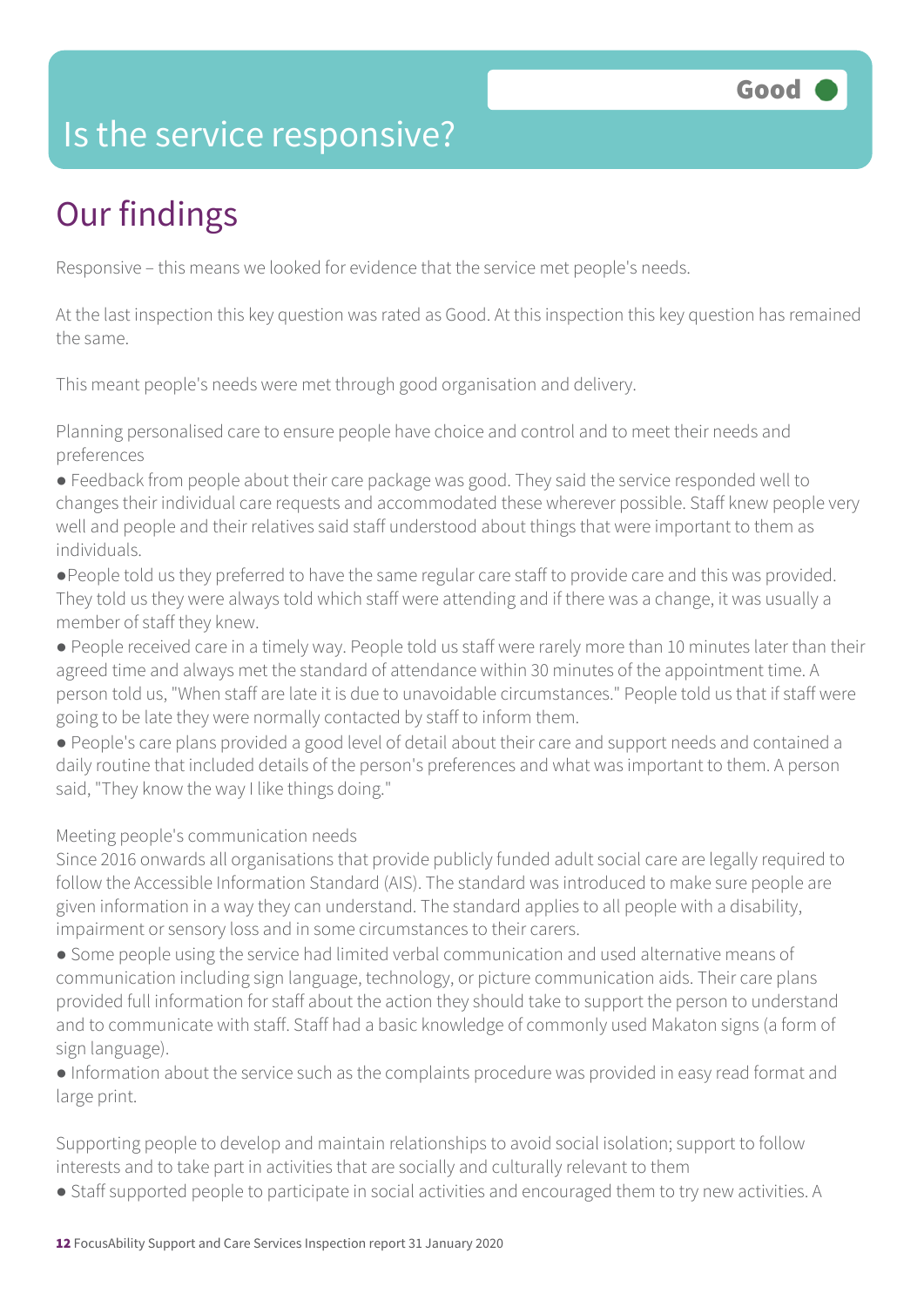member of staff said a new gym was coming to the area and a person had said they would like to try it. People told us about a variety of activities they enjoyed including going bowling, swimming, to watch football matches, playing pool and craft activities.

● Staff supported people to maintain social relationships and avoid isolation. A person attended a weekly drama group. We heard about staff supporting a person to attend a 21st birthday party and to events in the community such as an ice event and a pantomime. Staff supported people to go on holiday in various locations of the person's choice. The registered manager told us of two people using the service who they were supporting to plan a holiday together to celebrate Valentine's day.

#### Improving care quality in response to complaints or concerns

● People had access to the provider's complaint procedure. People and relatives told us they were aware of how to make a complaint and that whilst they had not needed to, felt confident to do so. A relative said, "We have a contact number and can contact someone 24 hours a day and they will always do their best to help." ● People said that when they raised a minor concern, staff listened and addressed the issue immediately. When asked if they would feel comfortable in raising an issue with the registered manager, they said, "Yes, definitely, she is easy to talk to."

#### End of life care and support

● At the time of our inspection, no person was receiving end of life care. The registered manager was aware of the need to complete specific end of life care plans, to support people in receiving the care they wished at the end of their life. They said they would work with other professionals such as the palliative care team to ensure people received the individualised care they needed.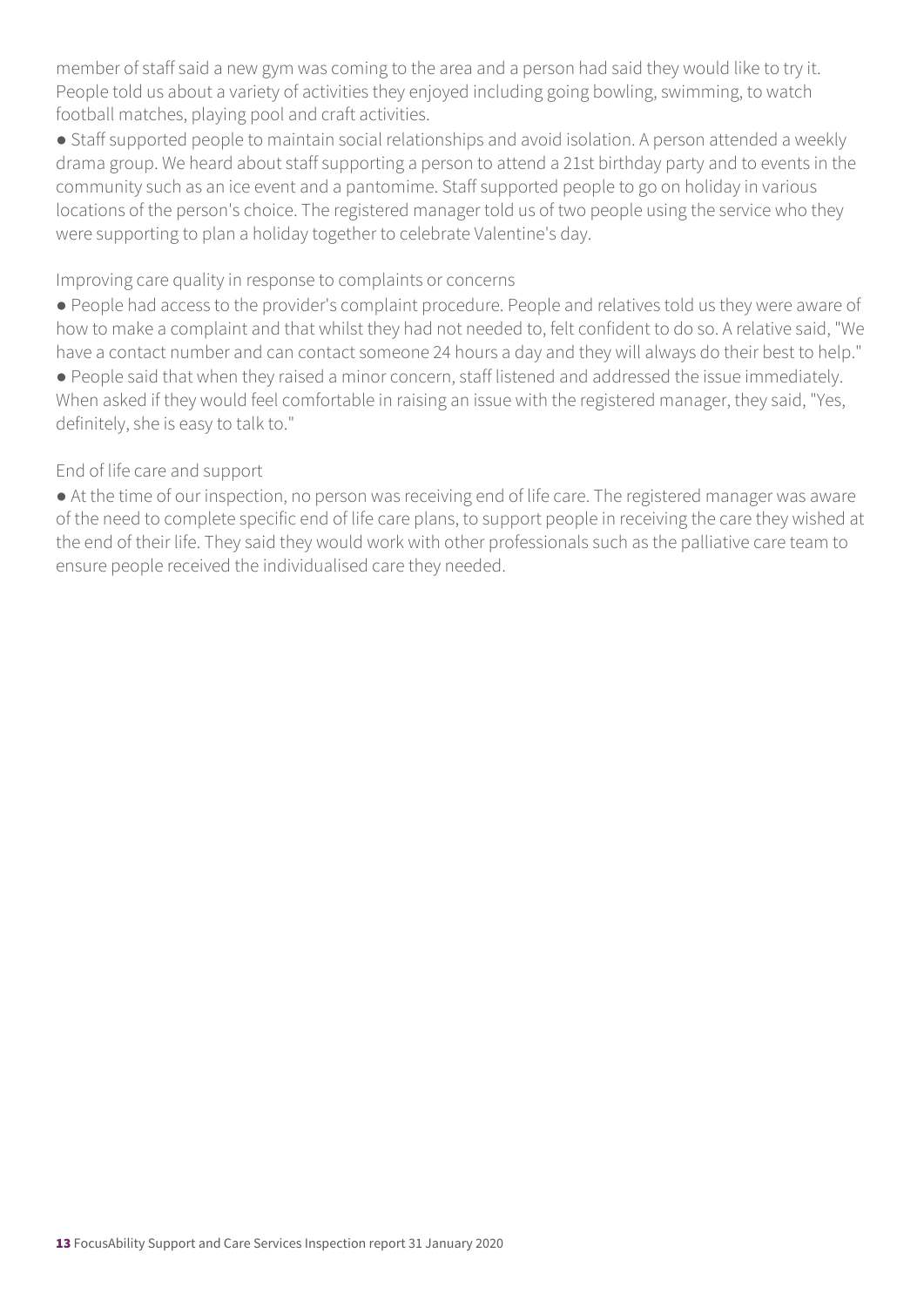### Is the service well-led?

## Our findings

Well-Led – this means we looked for evidence that service leadership, management and governance assured high-quality, person-centred care; supported learning and innovation; and promoted an open, fair culture.

At the last inspection this key question was rated as Good. At this inspection this key question has remained the same.

This meant the service was consistently managed and well-led. Leaders and the culture they created promoted high-quality, person-centred care.

Promoting a positive culture that is person-centred, open, inclusive and empowering, which achieves good outcomes for people; How the provider understands and acts on the duty of candour, which is their legal responsibility to be open and honest with people when something goes wrong

- The management team had an open and transparent approach. They were keen to learn and make further improvements to the service. Staff said they were encouraged to contribute their views and raise issues.
- Both staff and people using the service said the management team listened to them and responded effectively.
- A person using the service told us, "I have had very positive responses from them (the managers) and I have been able to carry on independently which I couldn't have done otherwise." A relative said, "(My family member) loves his ladies. He didn't want the service initially, but they have achieved so much and he is able to stay at home, when otherwise he would have not been able to."
- The registered manager described their approach when things went wrong and demonstrated an inclusive and transparent approach with the person affected, and a willingness to learn lessons to bring about improvement.

Managers and staff being clear about their roles, and understanding quality performance, risks and regulatory requirements

- Roles and responsibilities were clear and staff had a clear reporting structure. People using the service and relatives knew the registered manager and care coordinator and told us they had a direct line to contact them when they needed.
- People were very happy with the service received. A relative said, "From my experience the quality of care and support has been first class".
- People were invited to provide formal feedback about their care through the completion of an annual satisfaction survey. We reviewed the results of the most recent survey and found they were uniformly positive. The management team had frequent informal discussions with people and their relatives and through this obtained feedback on the service and how the service could be better tailored to meet their individual needs.
- The management team also monitored the quality of the service on a monthly basis, although they did not always document their findings. Following the inspection, the registered manager confirmed that monthly audit forms to document the audits of timeliness of visits and other quality audits had been